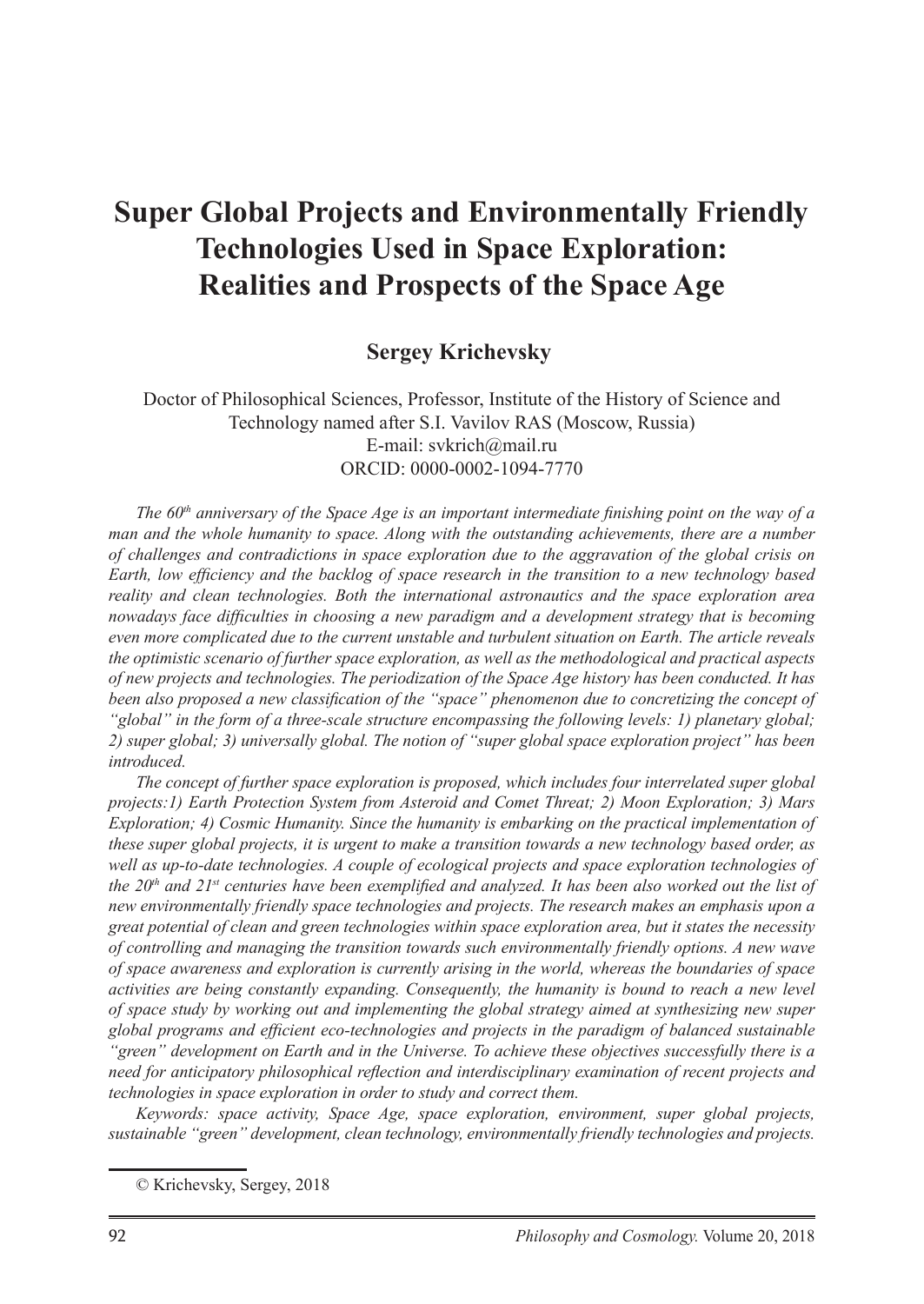Received 18 June 2017; accepted 10 August 2017

*Philosophy and Cosmology*, Volume 20, 2018: 92-105 DOI: 10.29202/phil-cosm/20/8

### **Introduction**

The  $60<sup>th</sup>$  anniversary of the Space Age<sup>1</sup>, which was celebrated worldwide in 2017, is an important intermediate finishing point on the way of humanity to space. It is also the moment of truth for the analysis of the results, the current situation and the space exploration prospects, its impact on terrestrial civilization aimed at survival and development of a man and a society<sup>2</sup>.

Over the past years, the significant results in the exploration and use of outer space for the development of science and education have been achieved, as well as the solutions of some applied issues within the branches of economy, defense, environmental protection have been found.

At the same time, there are a number of complex problems and contradictions in space exploration due to the aggravation of the global crisis on Earth, the backlog of the space activity area in the transition to a new technology based order, efficient and clean technologies<sup>3</sup>.

During the last 60 years in the society there has appeared a transition from absolute euphoria in designing, perception of space activities and forecasting its results to awareness of the problems and restrictions, to economic pragmatics and growing criticism of the space activity area that, despite all its outstanding achievements, significant results and huge development potential, increasingly lacks effectiveness compared to other branches of human activities in the  $21<sup>st</sup>$  century. Among the reasons of such a tendency one can single out the peculiarities of the space activity area itself, the internal and external aspects, including the problems and restrictions caused by the features of the space projects and technologies.4

In the beginning of the  $21<sup>st</sup>$  century the world community faced the crisis of goal setting and the strategy of space activities. That crisis has not been overcome yet, but a couple of new encouraging ideas, projects and technologies have recently appeared. They particularly include two up-to-date mega projects: (1) Elon Musk's Mars Colonization Project (2016) and (2) Igor Ashurbeyli's Space Nation of ASGARDIA Project (2016-2018) [SpaceX Corporation Website; Website "Asgardia — The Space Nation"; Krichevsky, 2017a].

The new space exploration strategies, the space projects and technologies of the  $21<sup>st</sup>$  century, their development, working out, selection and implementation on the basis of scientific

<sup>1</sup> The Space Age began on October 4, 1957, when the first artificial Earth satellite was launched into the near-earth orbit in the USSR. In the first half of the  $20<sup>th</sup>$  century it was preceded by papers, the space exploration projects of Konstantin Tsiolkovsky, Friedrich Zander and other pioneers of space travel. See at the works of Tsiolkovsky (1989); Zander (1988).

<sup>2</sup> Here is a brief overview of the results of the author's research in the Institute of the History of Science and Technology named after S.I. Vavilov RAS in 2013-2017 on the history of space technology and activity, the environmental aspects of the technology evolution, as well as on a newly planned research paper *Environmentally Friendly Aerospace Technologies and Projects of the 20-21st centuries: History, Trends, and Prospects* (State Registration № 0002-2018-0003).

<sup>3</sup> These topical issues were discussed at the Symposium *The 60<sup>th</sup> Anniversary of the Space Age and New Space Exploration Projects* at *The 52d Scientific Readings* devoted to the Memory of K.E. Tsiolkovsky on September 19, 2017 in Kaluga, Russia.

4 See [Space Age, 1970; Gatland, 1986; Grishyn, 1987; Vlasov, 1999; Mihailov, 1999; Krichevsky, 2012-2017; Galimov, 2010; ROSCOSMOS Website; NASA Website].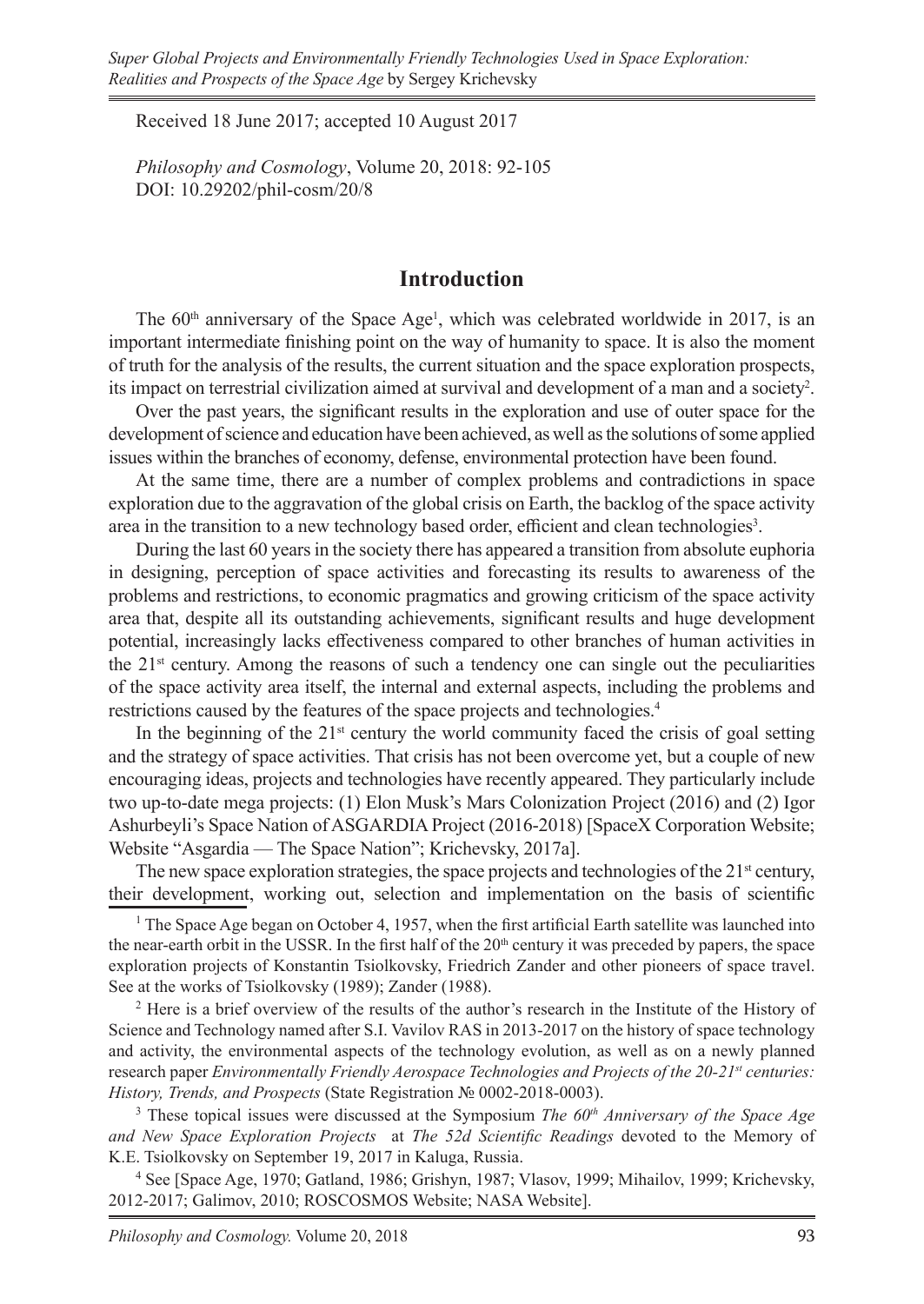approaches towards goal setting, analysis, assessment according to the gained experience under relevant and appropriate approaches, criteria, prediction methods, futurology and other related issues are of great significance these days.<sup>5</sup>

Both the international astronautics and the space activity area face difficulties in choosing a new paradigm and a development strategy, which is also complicated by the current unstable and turbulent situation on Earth.

Although the current research reveals an optimistic scenario for the further development of outer space, it is obvious that it cannot avoid sharp criticism from the supporters of the so-called priority solution of the Earth's problems, minimization of space activity, its limitation with near space exploration, etc.

Astronautics is technologically featured and structuralized. It is impossible to sort out the problems of improvement of safety and space activity efficiency without moving towards the direction of such a new technology based mode and mass application of up-to-date technologies in particular.

To resolve the topical problems of contemporary astronautics and the space future of humankind successfully, all scientific and technical activities ought to correlate with philosophical reflection and interdisciplinary examination of new projects and space exploration technologies aimed at their study and modification including the Earth's realities.

### **1. Basic Concepts and Definitions**

*Space Age* – a new time period in the history of the human civilization since 1957, encompassing such important properties, achievements, opportunities, challenges, risks and prospects which are crucial for the development of space technologies and activities in today's world and in the future of mankind.

*New projects* – are new "big" projects, so-called megaprojects, global projects, "super projects", "super global" projects of space environment exploration (research and utilization) in such fields as astronautics and space activity.

There are various definitions and interpretations of the phenomena "megaproject" and "global project"6 . These terms are often used within the field of space environment exploration as well. The concept of a megaproject is usually associated with space-time characteristics (significant dimension, multi-year implementation period) and cost rate (more than \$ 1 billion), whereas global projects are of a planetary extension, but are not limited by it due to their complex impact on various areas of society and the environment.

The notion "global" can be also multi-interpreted – encompassing the sense of "planetary" and the "the whole globe" idea and extended to the sense of "universal" and "the entire Universe" interpretation<sup>7</sup>.

In an attempt to develop Ilya Kasavin's approach (2015), we are supposed to determine the concepts of megaprojects and global projects as "super goals" and "super objectives", and define the most powerful among them as "super projects". Such "super projects" of

<sup>5</sup> See [Galimov, 2010; Global, 2013; Cosmonautics, 2010; Krichevsky, 2012, 2017; Piloted, 2006; Predicting, 2008; Rozin, 2017; Futurology, 2013].

<sup>&</sup>lt;sup>6</sup> The methodological approach to the analysis of megaprojects and global projects, as well as the description of the experience of their implementation on Earth were published by Ilya Kasavin [Kasavin, 2015].

<sup>7</sup> Arkady Ursul and Tatyana Ursul's papers reveal rather vague and even contradictory definition of the idea of "global" with reference both to the planetary scale and beyond it. See, for example, in one of their articles on the issue of global space revolution [Ursul, 2017].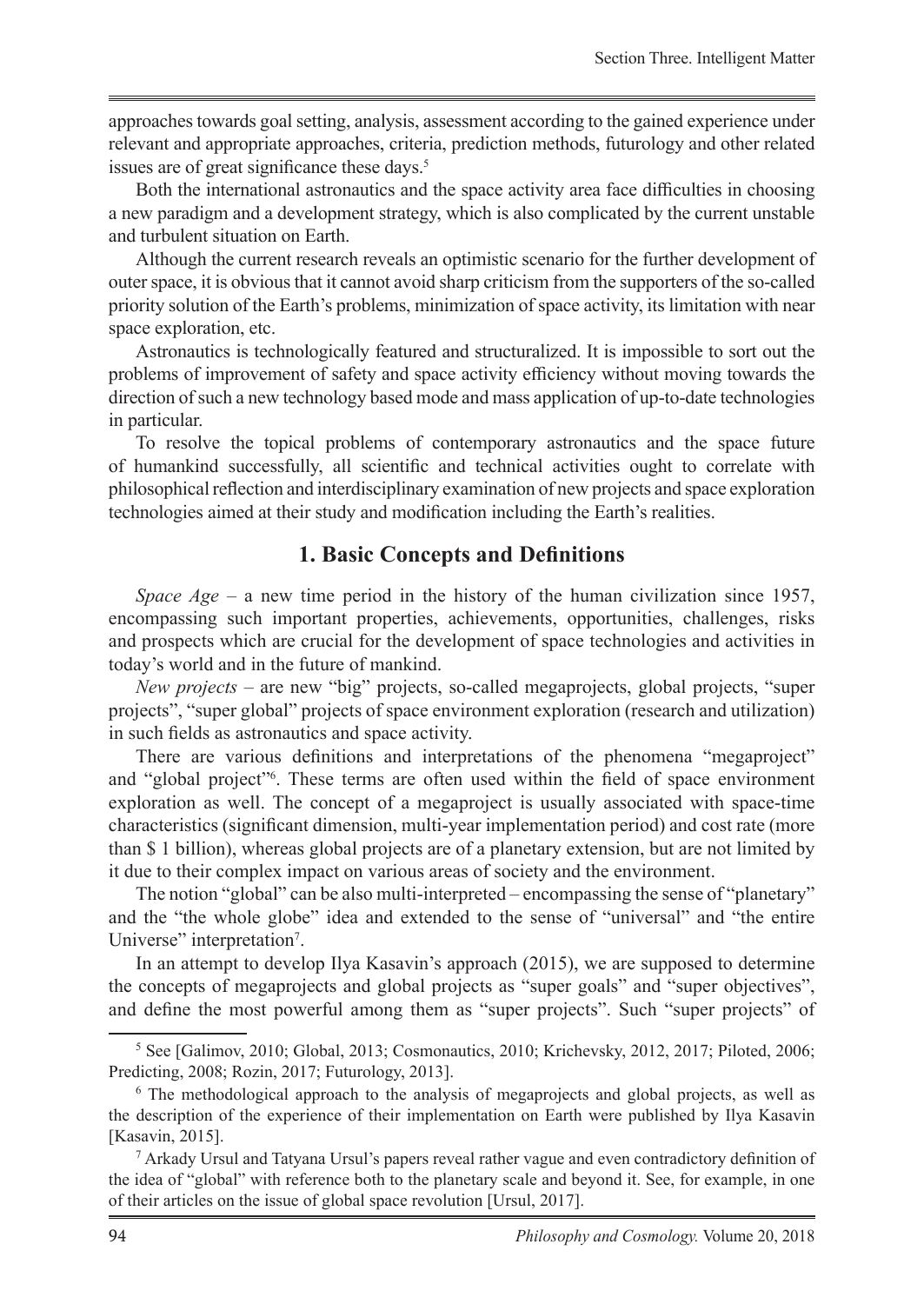space activities should be interpreted as "super global" programs of space exploration (for example, the futurological project of human settlement outside Earth aimed at creating permanent space humanity).

We mean to propose a new structure and classification of physical space and activity space phenomena, needed to designate new time periods of the Space Age and the space exploration projects. We are going to use the generally accepted concept of "global", which, from our point of view, is expedient to be concretized and interpreted as a three-scale structure encompassing three levels that are as follows: 1) planetary global; 2) super global; and 3) universally global scale/level.

*Global* or *planetary-global* is the entire planet scale of the Earth's space. It is expedient to introduce a new term "super global scale" (or "super global level") that contingently corresponds to the size of the solar system and our Galaxy to distinguish between the concepts of "planetary global scale" of Earth and terrestrial humanity and the following scales (levels). We tend to denote the following limited scale (level) as universally global, corresponding to the whole Universe<sup>8</sup>.

*Super global projects* are the largest "super projects" encompassing the features of "mega" and "globality", but exceed them in scale, space, time, cost and the set of impact factors on the society, the Earth's and the space environment, etc. They are, in their core, super global, that means that they are such super planetary programs that go beyond the physical, geographical space of the Earth, the social space of terrestrial humanity, planetary connections, effects, consequences, etc. within the space of the Solar system and our Galaxy.

In addition to reaching and going beyond the global, planetary bounders and also due to their huge "target" potential, the super global projects could be featured as both utopias and attractors with some synergetic effects. Within the scale, such projects can fulfill the role of a so-called "superhighway" <sup>9</sup> for organizing and realizing the sustainable development of mankind. Such projects, as well as their properties, features, impact factors, consequences, including negative and remote ones, have not been sufficiently studied yet.

*New technologies* are new and up-to-date "means to meet the goals, set by society" [Lem, 1968: 23].

*Technology* – "a set of methods and means of obtaining, processing or recycling raw materials, semi-finished products or goods, carried out in various industry fields, in construction area, etc." [Preliminary, 2014: 8].

*The best available technology* is "the technology of goods production, work performance, social services provision, determined in accordance with the modern scientific and technological achievements and the best combination of the criteria for

<sup>&</sup>lt;sup>8</sup> In this article, we would rather dwell on the definition given above because this structure and classification could be continuously detailed. For example, it is possible to single out a few additional scales (levels) of space and space activity such as "solar global" (within the solar system) and "galactic global" (the Milky Way as the system within our Galaxy). Furthermore, the galactic-global scale has already become relevant for the space expansion of our civilization and the technosphere, in particular, due to the "old-dated" but rather active project "Voyager" (NASA, USA). In fact, the spacecraft *Voyager-1* and *Voyager-2*, launched in 1977, went beyond the limits of the solar system in 2013-2014 and are currently flying within the interstellar space of our Galaxy. See at: [Krichevsky, 2017; Where are the Voyagers, 2017].

<sup>&</sup>lt;sup>9</sup> Here is meant the general concept of "superhighway of sustainable development" according to Arkady and Tatiana Ursul's research [Ursul, 2012]. Meanwhile, the current article describes space activities and space exploration issues aimed at leading sustainable development of mankind, according to the universal evolution of the Universe.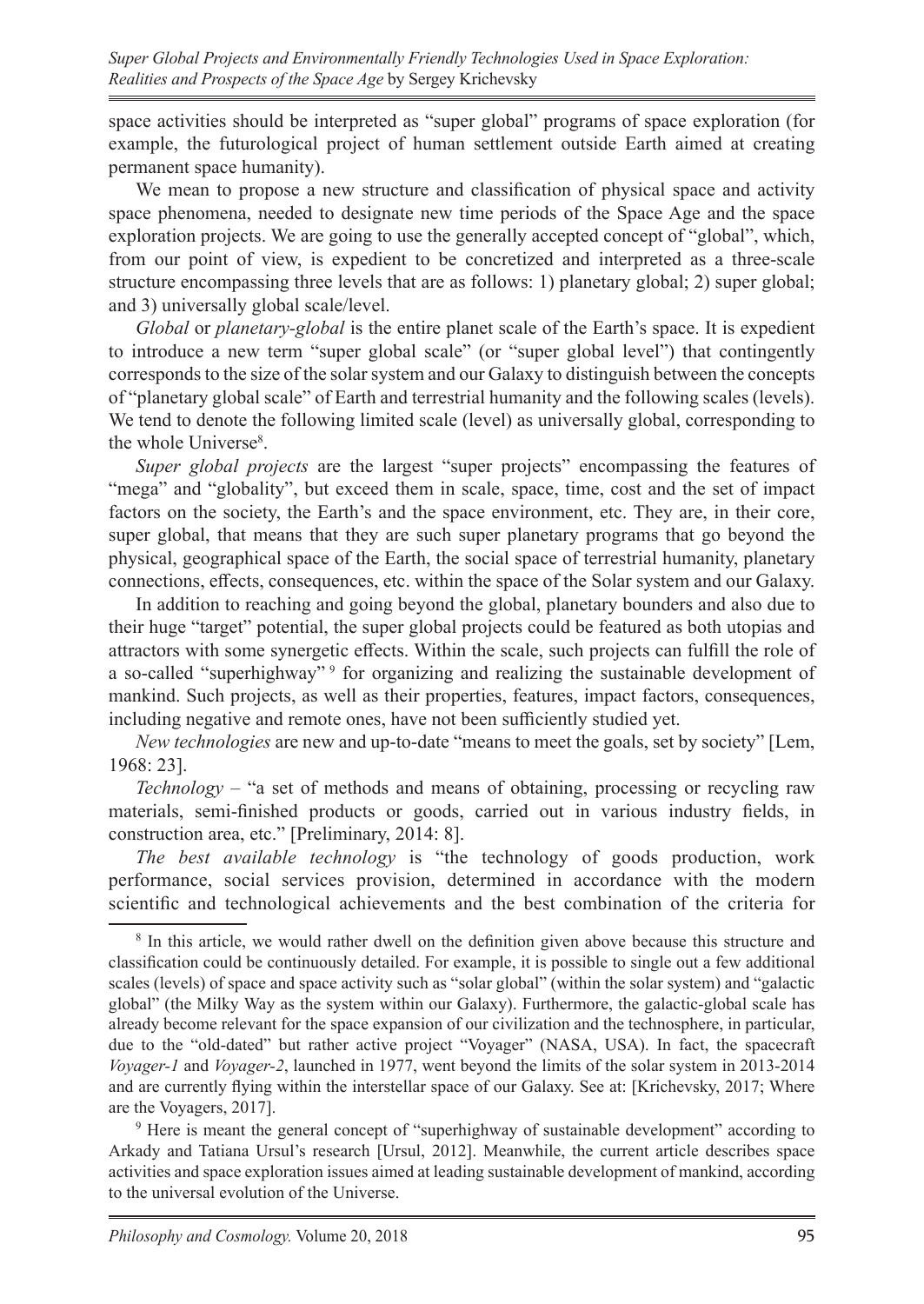ensuring environmental protection policy, provided that it is technically possible to use it" [Preliminary, 2014: 4].

*"Green" technologies* tend to combine sometimes fundamentally different approaches, they serve as an outlet to a trajectory of a clean growth, characterized by a higher resource efficiency and "resilience" to unfavorable external distractors" (cited in [Pakhomova, 2012: 9].

*Clean technology* ("*cleantech*" as a shortened form) commonly refers to any process, product, or service that reduces negative environmental impacts through significant energy efficiency improvements, the sustainable use of resources, or environmental protection activities.

It should be noted that any projects and technologies in their nature, purposes and properties could be technical, social, etc.

In terms of space and implementation goals, the field of space environment exploration (research and practical use) is contingently divided into 2 directions: 1) "to Earth" (in the interests of development and security on Earth); 2) "into space" (expansion beyond the Earth). The US National Aerospace Agency (NASA) organizes and accomplishes its space activities in accordance with such logic and structure [NASA Website].

*Environmentally friendly technologies and projects* correspond to eco-standards or outstrip them, do not affect the environment, life and health of people in a harmful way, or have less negative impact in comparison with other programs. These include clean, "green" technologies, the best available technologies with the emphasis on those properties and features of the technologies that are not applied with their full life cycles. There is a complex conflict between inherited ("dirty", "black", etc.) technologies, the best available technologies and clean, "green" technologies.<sup>10</sup>

## **2. Time Periods of Space Age**

The history of Space Age could be contingently divided into three time periods:

The  $1^{st}$  time period initiated the *beginning of space activities* in the 50-60s of the  $20^{th}$  century, when the first artificial earth satellite was launched into a near-earth orbit (October 4, 1957), including the first flight of people into space (Yuri Gagarin, USSR, April 12, 1961), the first astronauts' flights into outer space (Alexei Leonov, USSR , March 18, 1965), the first flights of people (Moon expeditions, USA, 1968-1969), the first human-done step foot on the extraterrestrial celestial body – the Moon (Neil Armstrong, USA, July 21, 1969).

The *2nd time period* featured the *formation of the space activity sphere* as an important and full-fledged field of social interaction activity, national economies and the global economy of the Earth's civilization (from the 1970s of the  $20<sup>th</sup>$  century to the 2010 years of the  $21<sup>st</sup>$  century), including the constant stay of people on the manned space stations outside the Earth on the near-earth orbit.

The *3<sup>d</sup> time period* generated the *implementation of super global space exploration projects*, super global industrialization and post industrialization of space activities aimed at setting safety and development of mankind on Earth and outside the Earth, exploring extraterrestrial resources and objects, further expansion into space (starting from the 2020s of the 21<sup>st</sup> century) to Moon, Mars, etc., and the formation (in the future) of stations, settlements, Cosmic Humanity.

In the leading "space" countries (Russia, USA, EU, China), the largest space corporations (SpaceX and others) there are a couple of current and under further implementation strategies, programs and projects for long-term space exploration, including international

10 See [Krichevsky, 2014-2016].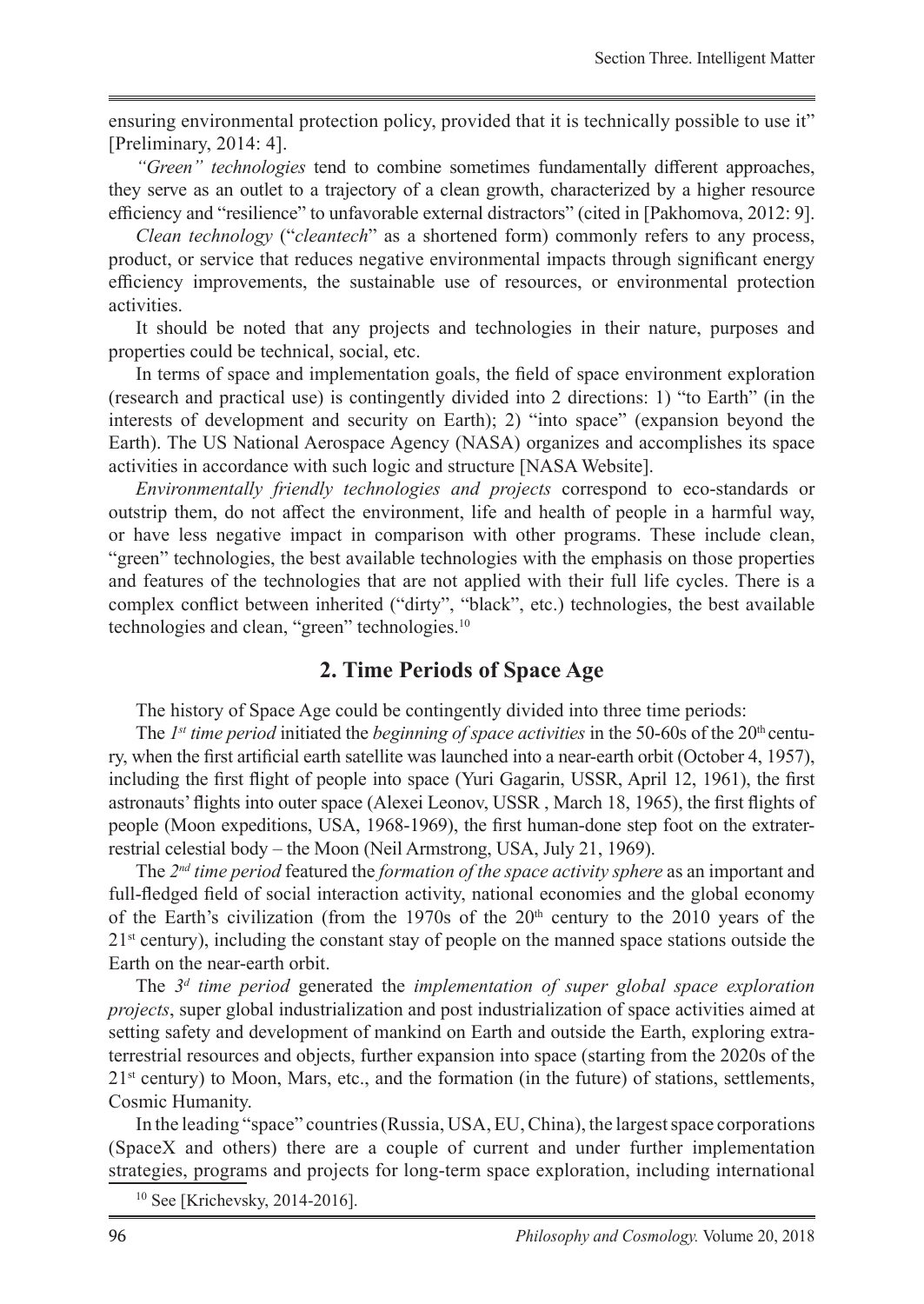programs and projects (for example, the megaproject of the manned International Space Station<sup>11</sup>, flying in the near-Earth space since 1998).

The number and potential of such strategies, programs and projects, as well as the amount of funding from public and private sources are increasing, and in the  $21<sup>st</sup>$  century, it naturally goes into a new quality.

The core point of the "contemporary state" of the Space Age is the change of its historical time periods: the finishing of the  $2<sup>nd</sup>$  and moving towards the  $3<sup>rd</sup>$  stage, the beginning of the transition to the practical implementation of super global projects of space exploration. The agenda of the countries, leading in the field of space activities, their space agencies and giant space corporations, presupposes the initiation of new large-scale projects aimed at exploring Moon, Mars, and other space objects.

# **3. Super global projects of space exploration**

The concept of further space exploration is proposed, encompassing a number of interrelated super global projects. Among a great number of newly initiated space exploration projects, we should single out and emphasize on four super global programs, which are as follows: 1) Earth Protection System from Asteroid and Comet Threat; 2) Moon Exploration; 3) Mars Exploration; 4) Cosmic Humanity. They are arranged in such an order that reveals increasing complexity and duration of possible program implementation. Meanwhile, the very first project is the only one, dealing with "to Earth" research direction, the rest three programs consequently refer to "into space" studies. These projects have been known for a long time now and they have been widely discussed in the scientific community and the space activity and social fields so far, but the thing is that at present these projects' novelty exactly refers to the active transition to the practical implementation and application of all corresponding ideas and theses proclaimed earlier.

In fact, each of these super global programs encompasses a great variety of options, scenarios, specific projects (including relevant projects covering energy, transport, robotic, environmental and a set of nano-, biological, informative, cognitive, social (NBICS) and other systems, clusters and aspects) within which it is necessary to choose the most relevant (the best) for the further successful implementation.

These four super global projects, described above, are in tight and complex relationships with each other that require further consideration in the overall strategy and specific logistics, including legal, political, economic, technological, social, environmental and other aspects.

The implementation of super global projects is the super task of humanity at the new stage of the Space Age on the way to its  $100<sup>th</sup>$  anniversary (in 2057), during the entire 21<sup>st</sup> century and even later.

According to the logic of deduction, super global projects tend to be an ideological and organizational framework and the basis for an ultra-long-term strategy for the space environment activity of mankind.

 $11$  The project of the International Space Station is sometimes called a super project, it is the most expensive in the history of space exploration (over \$ 140 billion has been already spent on it) and has united a number of leading space countries of the world for further cooperation. This "transitional" super project features some properties of super globality and precedes complete super global programs, as it fulfils an important mission aimed at preparing humanity for the organization and implementation of super global projects.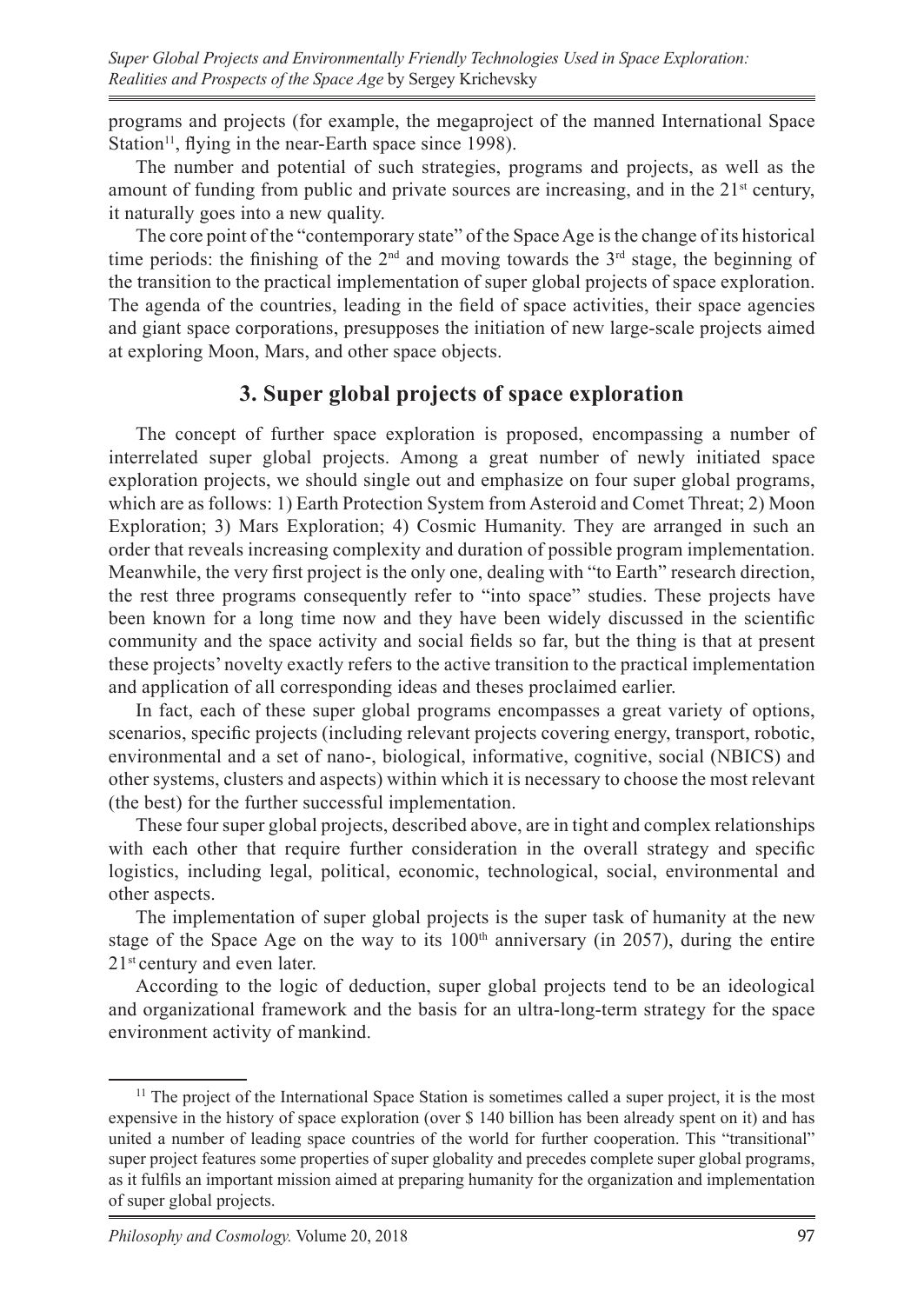At the present moment, humanity faces a difficult choice: how, in what way, according to what strategy and logistics, using what resources and paces of development the process of the super global project implementation of space exploration ought to be initiated.

There are a number of crucial issues that are in need to be solved. They are as follows:

- 1. Priority setting process.
- 2. New "rules of the game" within the field of space environment activities.
- 3. International cooperation establishment.
- 4. Economic mechanisms and resources.

5. The transition towards a new technology based model and fundamentally modern technologies.

In addition, it being known that it could be possible only under required conditions and the unification of human efforts and world resources on the Earth.

#### *Earth Protection System from Asteroid and Comet Threat*

The target is to protect humanity and Earth from an asteroid and comet attack.

At the end of the  $20<sup>th</sup>$  century and in the  $21<sup>st</sup>$  century, new scientific data on the threat of collisions of asteroids and comet nuclei with Earth, which might end up destroying our civilization partially or completely, was acquired. The probability of new threats and risks is being forecast. It was in 2000-2007 when Anatoly Zaitsev firstly initiated the project *Citadel* aimed at active protection of our planet. Therefore, more and more surveillance systems for monitoring such dangerous objects are being constantly fixed in today's world.<sup>12</sup>

In fact, setting and applying a full-fledged active Earth's protection system require dealing with and sorting out a number of complex legal, military and political, technical, economic and environmental issues in the format of an international project and cooperation under the auspices of the United Nations.

It is believed that the beginning of the deployment and operation of the active Earth Protection System will become possible in the 2020-2030s of the 21<sup>st</sup> century, and the fullscale active protection of mankind, the biosphere and the whole Earth will be established starting from the 22<sup>nd</sup> century (according to scientific predictions) [Krichevsky, 2012]. In the long term, the Earth Protection System should use and include the Moon and the entire protection space in  $R \sim 1$  million km from Earth.

In the future, it is possible to create such a system on Mars aimed at the protection of bases and the settlements on this planet, and also as a far-away echelon of Earth protection.

#### *Moon Exploration*

The project objective is to include the Moon in the mankind activity and consider it as a productive field for doing research, using extraterrestrial natural resources, resettling the population, developing and working out modern technologies, designing and testing new high-tech appliances, safety systems and programs for the enhancement of our civilization, as well as further space environment expansion, including Mars exploration, etc.

Nowadays there are a lot of popular modern projects and well-known active proponents of the Moon exploration such as Erik Galimov, Boris Chertok, Elon Musk and others. It is advisable to refer to the experience of the Moon research projects of the  $20<sup>th</sup>$  and  $21<sup>st</sup>$  centuries, especially to the *Apollo* program (USA), initiated in the 1960-70s of the  $20<sup>th</sup>$  century, as well as the practice and background of a number of projects for the Mars exploration.<sup>13</sup>

<sup>&</sup>lt;sup>12</sup> See [Asteroid and Comet Threat, 2010; Zaitsev, 2007; Krichevsky, 2012].

<sup>&</sup>lt;sup>13</sup> See [Galimov, 2010; Cosmonautics, 2010; Piloted, 2006; Website of the S.P. Korolev Rocket and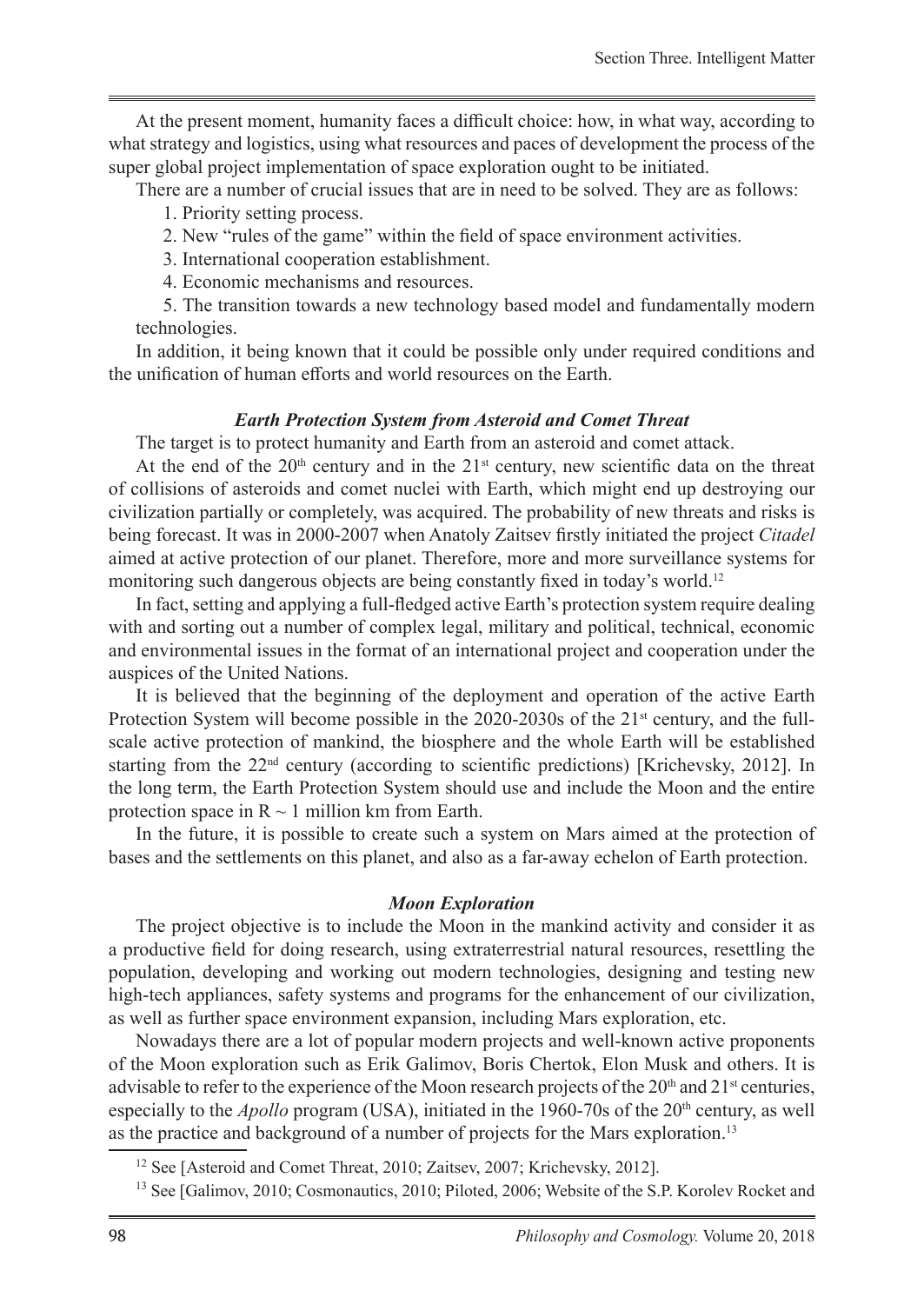*Super Global Projects and Environmentally Friendly Technologies Used in Space Exploration: Realities and Prospects of the Space Age* by Sergey Krichevsky

One of the crucial challenges is the choice of priorities between the Moon and Mars exploration initiatives. The thing is that since the beginning of the  $21<sup>st</sup>$  century, there have been a number of publications, discussions and decisions, including the highest state levels in Russia and the USA, proclaiming the idea of the immediate Mars mission because of the lack of prospects of the Moon research direction. However, in recent years there has been a deep understanding of the need to move towards the outer space throughout the Moon, its environment exploration as a perspective addition to all mankind activities on Earth.

To join and engage the Moon into the human communication and economy areas, as well as into the structure of the Earth's defense system from asteroid and comet attack threat, appears to sound quite logical and justified due to the outer space characteristics and other factors (the Moon is a natural satellite of the Earth at a distance of  $\sim$  400 thousand km, in the gravitational field of the Earth, which affects in  $R \sim 920$  thousand km).

In the  $21<sup>st</sup>$  century, we are awaiting for developing fundamentally new technologies aimed at ensuring the safety of human existence within the Moon environment; establishing reliable and effective communication and interaction with the Earth; conducting scientific and industrial activities based on local resources, a space station and human settlements on the Moon; initiating the overall use and environmental protection under the Moon's natural peculiarities, as well as near-Earth and near-Moon space features.

#### *Mars Exploration*

The purpose is the realization of the idea of a reserve planet for the humanity of the Earth in the solar system.

In 1920, one of the first projects for the Mars exploration was been initiated by Friedrich Zander under the motto "Forward, to Mars!" [Zander, 1988]. In the 1960s of the  $20<sup>th</sup>$  century, the project of the Mars manned space complex was being designed under the scientific supervision of Sergei Korolev. At the present moment there are a number of modern programs of the Mars colonization, including Russian and Americal projects.14 There is also a well-known Chinese project referring to the idea of the resettlement of at least 1,000 people to Mars with the prospect of the so-called "back" settlement of the Earth after a possible future global catastrophe, as a result, the entire Earth is likely to be populated by the Chinese [Cosmonautics, 2010].

In 2016, Elon Musk announced the launch of a megaproject of the Mars colonization on resettlement of 1 million human beings until the end of the  $20<sup>th</sup>$  century. But next year (2017), an absolutely new vision of technical, economic, social and other problems' complexity adjusted Elon Musk's project, according to which the Moon colonization mission is taken into account as the first project stage (see at: [SpaceX Corporation Website]).

The main problem refers to the dangerous effects on human life and health of a long space flight to Mars, the environmental factors of this planet, and also other conditions and the consequences of a permanent stay there. To solve the stated issues, a lot of fundamentally new technologies for protecting a person and ensuring common living conditions using local resources must be developed. It seems to be even more complex to implement and expensive to design the complex of social, ecological, economic and bioethical problems of this planet exploration, as well as the successful organization of the social and ecological environment on Mars and the efficient interaction of the Martian colony with civilization

Space Corporation *Energia*; ROSKOSMOS Website; NASA Website; SpaceX Corporation Website].

<sup>&</sup>lt;sup>14</sup> See [Piloted, 2006; Website of the S.P. Korolev Rocket and Space Corporation Energia; ROSKOSMOS Website; NASA Website].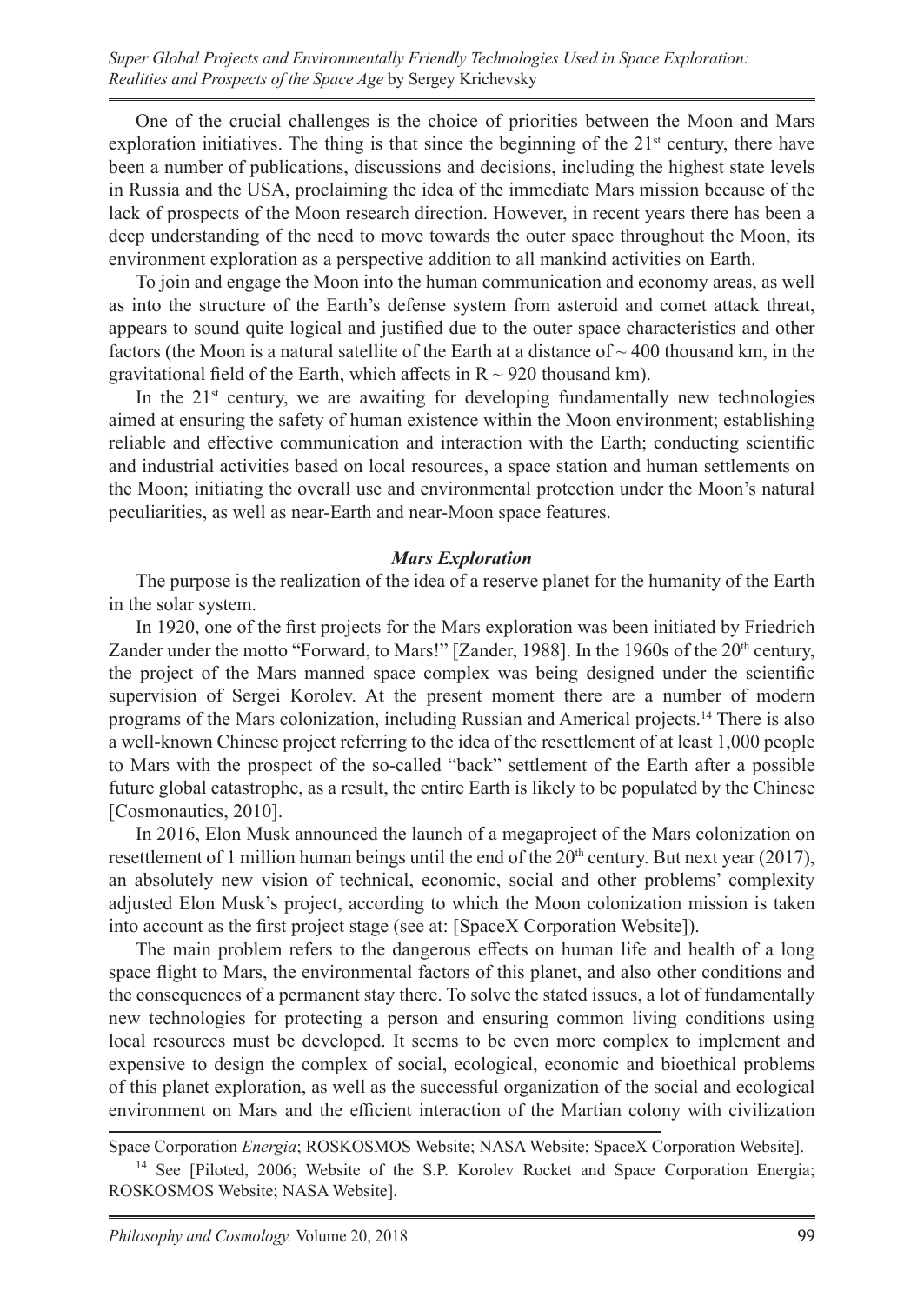on Earth. The proposed projects on Mars terraforming, including physical and biological technologies aimed at creating an atmosphere and ecosystems similar to those existing on Earth, are unlikely to solve the current problem due to the characteristics of Mars, planetary and external processes. It is expected to "fit" completely into the nature of Mars, to use resources, transform its environment taking into account environmental restrictions and the wild nature of space [Krichevsky, 2012]. Therefore, the process of Mars exploration is likely to be more complicated and time-consuming than the Moon colonization mission, and it is supposed to be carried out using the experience and technologies practiced within the Moon's environment.

#### *Cosmic Humanity*

The super global project of creating Cosmic Humanity is considered to be the most powerful and long-term of all possible space exploration projects. All super global projects described above fully correspond its content.

The target of this project encompasses the creation of a new humanity outside the Earth's environment aimed at surviving and developing the united humanity (in case of the loss of our planet) and future expansion.

It was 100 years ago when Konstantin Tsiolkovsky put forward the idea of the location of humanity beyond the Earth's atmosphere, thus, the concept of the space mankind was firstly proclaimed.

According to our conception, the phenomenon of Cosmic Humanity is defined as: 1) the humanity living on Earth, feeling, realizing, comprehending its "out of space" origin, the relationship with the Universe and its space destiny; 2) the humanity living on Earth, providing space activities aimed at exploring and using the outer space for survival and self-development; 3) the humanity living on Earth and beyond the Earth's environment, within the solar system, preserving the Earth and mastering the Universe for the future survival and self-development; and 4) the humanity, settled and dwelling in space. The four stages, determined above, are the ascending levels of the evolution and creation of Cosmic Humanity as a complex process of synthesizing properties and expanding the space-time existence and being of man and society, i.e. the entire human civilization on Earth, then beyond the Earth's atmosphere, in the Solar System, the Galaxy, and in the Universe. At present, the humanity is on the point of its moving from the second to the third stage. In the process of this evolution, a complex transformation of man and society takes place. The human settlement outside the Earth's environment is considered as the most significant task of mankind, the strategic goal of manned astronautics and the space exploration area. The generally global meta-goal setting process is the justification of the necessity of Cosmic Humanity aimed at: 1) surviving and developing of mankind within the "Earth+" space (i.e. Solar System + Galaxy + Universe) in the future; and due to the fact that 2) Cosmic Humanity features evolutionary mission to actively manage the evolution process, i.e. to change essence of man, mankind and the entire Universe [Krichevsky, 2017a].

Since 2016, it has been implemented the Space Nation of ASGARDIA mega project as an acting model, a prototype and the core point of space mankind. In 2017, the ASGARDIA Constitution was adopted, the first satellite *Asgardia-1* was launched into a near-earth orbit with a height of  $\sim$ 500 km, becoming the state territory with information about the state and its citizens on the satellite board. On the day of January 1, 2018, ASGARDIA program contained  $\sim$  150,000 citizens representing  $\sim$  200 countries around the world. At the moment, the formation of authorities is underway, followed by an appeal from ASGARDIA to the UNO with the request for an official recognition of the new independent state.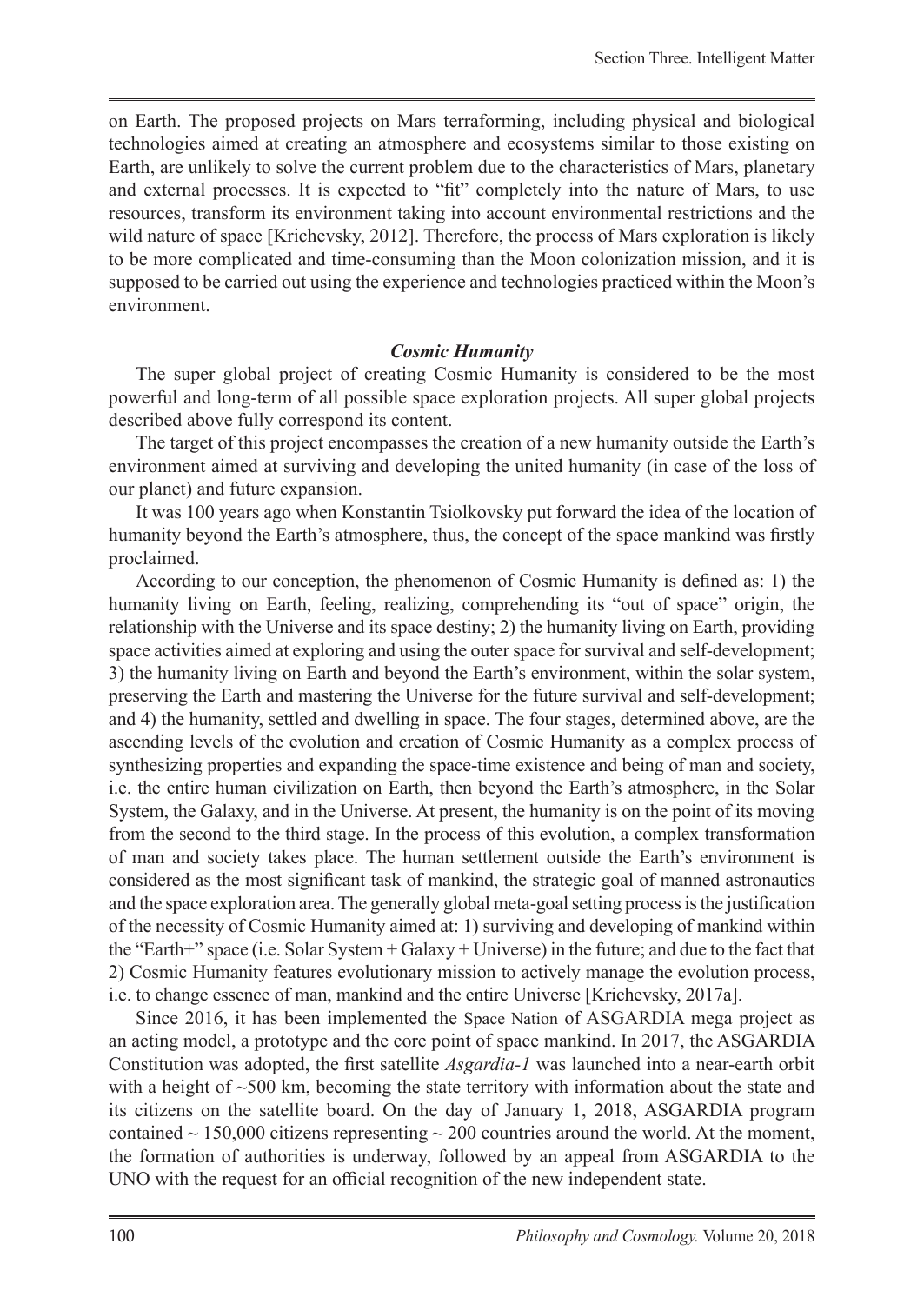In fact, other scenarios of the Cosmic Humanity establishment are also probable: the *classical* one encompassing the preliminary unification of mankind on Earth, proclaimed by Konstantin Tsiolkovsky, the projects *Neo-Humanity* and *Avatar*, put forward by Dmitry Itskov (2012-2013), as well as the synthesis of scenarios.<sup>15</sup>

**\*\*\***

The super global projects are brand new and additional to the already implemented space activities (e.g. monitoring of the Earth's environment, telecommunication systems, etc.). They are urgent for the unification of the world community, the transition to a new quality of the process of space exploration aimed at the survival and development of mankind in the paradigm of the ultimate strategic perspective towards the Earth's protection, terrestrial civilization and space humanity establishment.

However, the considered above system covering 4 super global projects is open and can be transformed and supplemented, for example:

- a) By initiating solar space power system aimed at providing the energy for the human civilization on Earth;
- b) By extracting on asteroids extraterrestrial natural resources, vital for humanity;
- c) By developing the Earth's protection system under new types of threats and counteracting them (for example, dangerous effects and consequences of superpowerful magnetic storms due to the increased activity of the Sun, etc.);
- d) By searching for extraterrestrial life, inhabited exoplanets, extraterrestrial civilizations for the purpose of the further expansion, contact making, protection, etc.

A new wave of space environment exploration is arising in the world community, the boundaries of the space activity branch are expanding, a transition to new space technologies, aimed at increasing safety and efficiency, is being made.

The contemporary mankind is bound to reach a new level of space exploration through the development and implementation of the common super global strategy, synthesizing upto-date super global projects and efficient clean technologies in the paradigm of balanced sustainable "green" development on Earth and in space.

# **4. Environmentally Friendly Technologies and Space Exploration Projects**

The problem of research, development and implementation of environmentally friendly space technologies and projects tends to be rather complex and of the interdisciplinary character. The situation is complicated by the lack of established terminology system and the criteria for assessing the environmental "cleanliness" of the technologies and projects (space and others), as well as by their rapidly increasing number.

The total number of issued patents in the world is more than 70 million (according to: [Dykov, 2014: 35]), however, it is not stated how many of them refer to eco-friendly issues. In the first approximation, there are several thousands of such documents, among them about 1000 cover space technologies (according to the author's study).

There is a significant potential for the greening of machinery and activities due to the transition towards eco-friendly technologies and projects because a great number of them have been already developed and are ready to be applied.

<sup>&</sup>lt;sup>15</sup> See [Asgardia — The Space Nation. Website; Strategic Public Movement "Russia 2045" Website; Krichevsky, 2017a].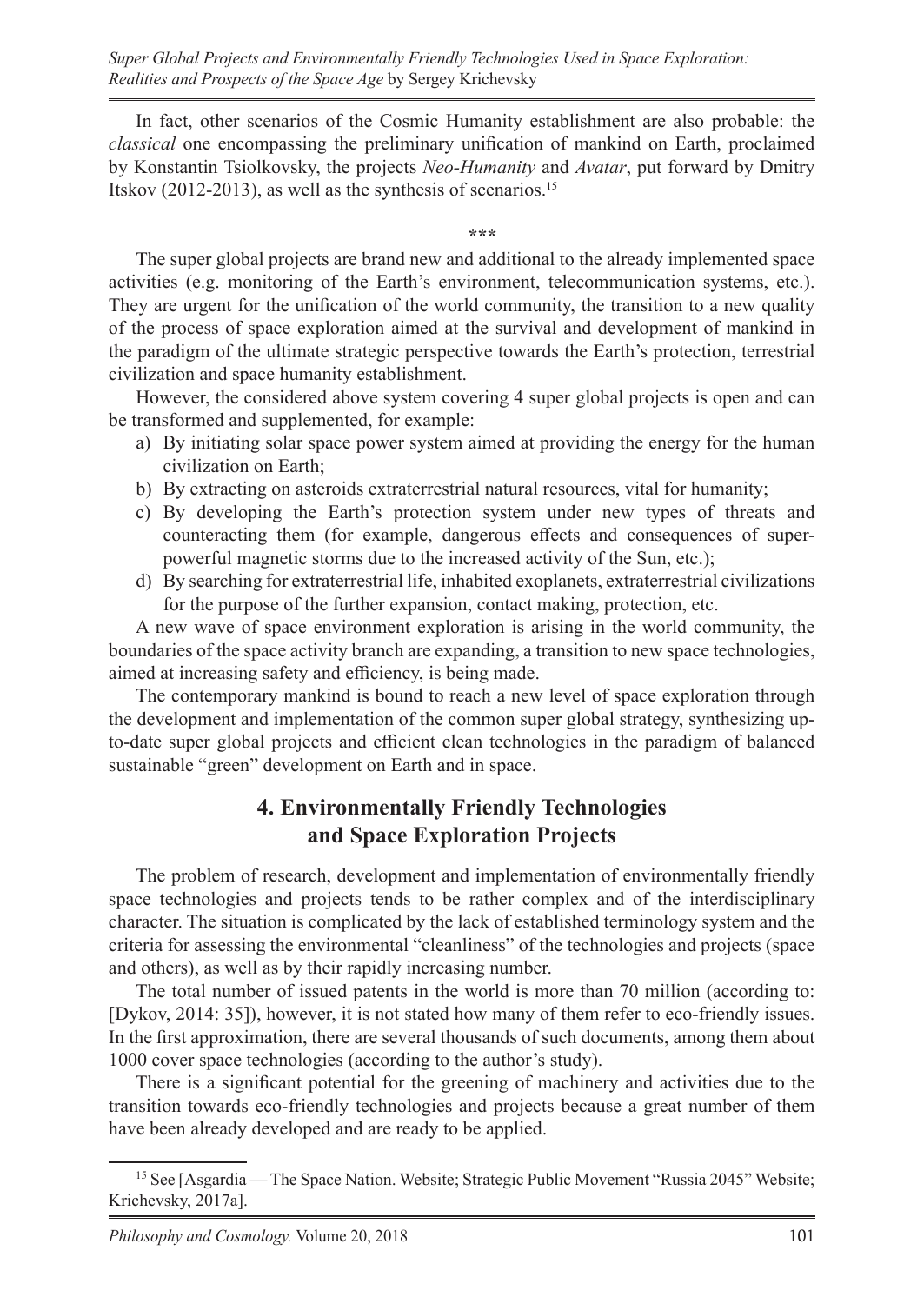Let us emphasize and give six important examples for approximately 100-year time period (throughout the  $20-21$ <sup>st</sup> centuries), encompassing various aspects of environmental cleanliness.

- 1. Friedrich Zander (1887-1933), scientist, design engineer, inventor, Russia / USSR. In 1909 (according to other sources, in 1911) he introduced the idea to use solid construction materials of interplanetary spacecraft as fuel. Zander also developed the project of an interplanetary ship with the possibility of such a technology implementation, made a description of it and an application for his invention (1923-1924) [Zander, 1988]. However, the project has not been implemented. It is characterized by the following peculiar aspects: the environment could be polluted when burning metal constructions, etc. (See [Mikhailov, 1999: 80]).
- 2. Herman Potočnik (pseudonym Herman Noordung), (1892-1929), engineer, Austria. In 1928, he set forth the idea of "The Wheel of Life" – a project of a rotating wheel space station with artificial gravity, a kind of a living module, a rotating toroidal object [Noordung, 1935]. The project has not been implemented.
- 3. Valery Burdakov (1934-2014) and others, Russia. In 1995, he pioneered the issue of nanofuel – The program was patented in Russia in 1999. The project has not been implemented [Burdakov, 2010].
- 4. Yury Kuznetsov (born in 1951) and others, Russia. In 1994, he introduced the project of the reusable winged accelerator of the first stage of the carrier rocket. It was patented in Russia in 1999. The project "Baikal" has not been implemented. [Patent 2148536 RF, 2000].
- 5. Vladimir Leonov (born in 1949), Russia. In 1996, he originated and patented (2001) the idea of a quantum spacecraft engine. [Patent 2185526 RF, 2002]. The project has not been implemented.
- 6. Elon Musk (born in 1971), businessman, SpaceX Corporation, USA. He set forth the issue of the reusable launch system and developed the Falcon 9 rocket, the first orbital class rocket capable of reflight. In 2015 – the first successful landing of the stage; in 2017 – the first successful reuse [SpaceX Corporation Website].

The examples, given above, reveal the role of scientists, inventors, practical engineers in the field of designing and implementation of green technologies, projects, and emphasizes the idea of significant contribution and potential of Russian developers. Unfortunately, the real life shows that most of these ideas and projects have failed to be put into practice. According to the data currently available, less than 10% of patents are applied in the world. In fact, in the  $21<sup>st</sup>$  century it happens that a significant number of new technologies are not patented, they are designed, exist somewhere and are probably implemented as a commercial secret, etc.

### *List of Emerging and Promising Environmentally friendly Technologies and Projects*

Summarizing the available information which encompasses ideas, patents and projects, it can be arranged and presented as follows:

- 1. The latest rocket technologies: new fuel (so-called "green", non-toxic, nanofuel, etc.), modern engines (laser, plasma, etc.) and carrier rockets, reusable launch space systems capable to return to Earth, single-stage launch vehicles, etc.
- 2. The minimization technologies, waste processing and cleaning systems of the environment.
- 3. Non-jet spacecraft and non-rocket space technologies and equipment, operated on the newly discovered physical principles – gravitational, quantum effects, etc (in the long term perspective).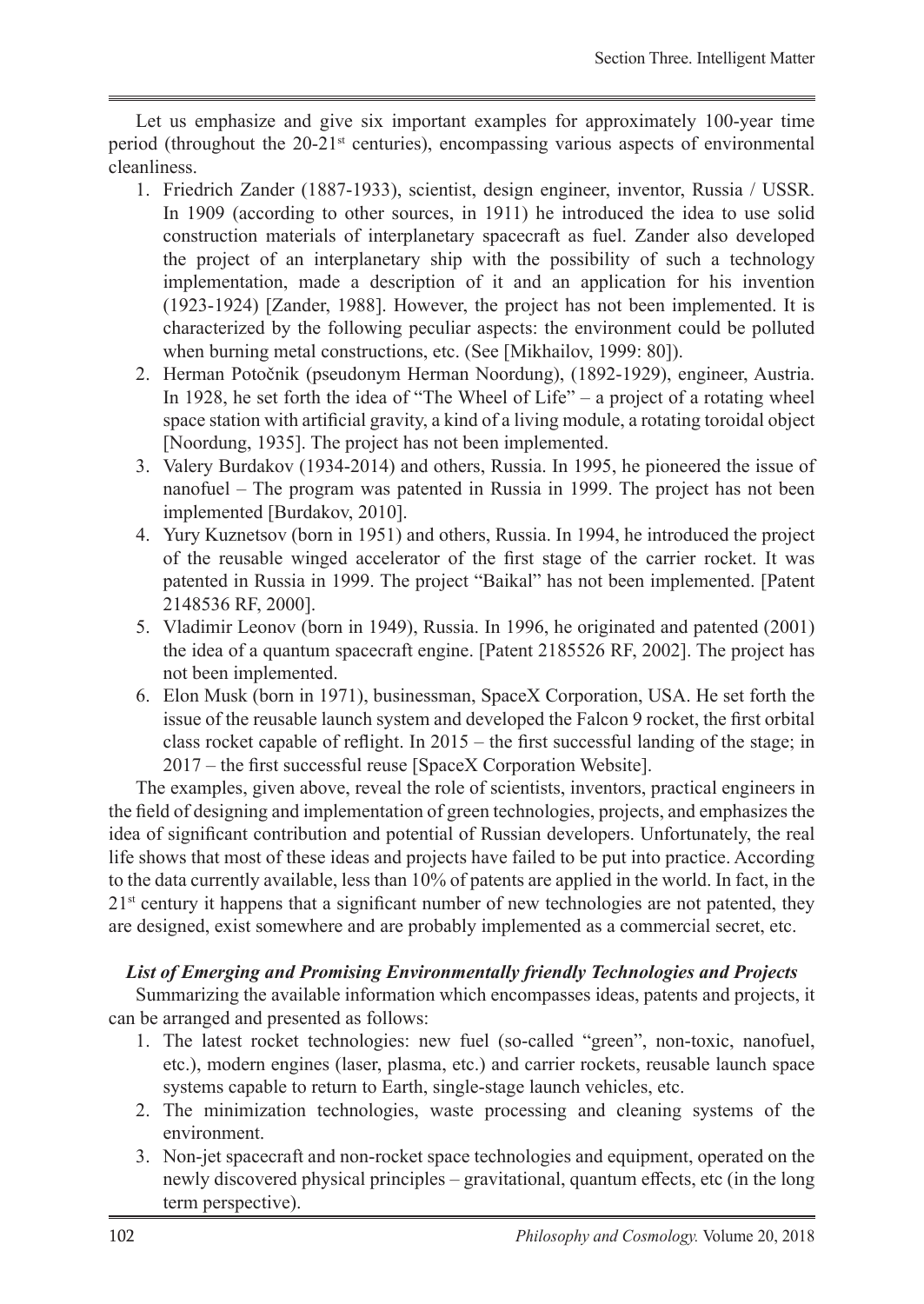- 4. Noiseless (outside and inside) aircraft.
- 5. "Waste-free" spacecraft.
- 6. Green full life cycle of space equipment and activity.
- 7. Fundamentally newly developed technologies aimed at human life support and safety in space.
- 8. Space Earth-Moon elevator, space transport systems, etc.
- 9. Solar space power stations.
- 10. Specific projects for the space field improvement and transition to the best available technologies, clean and green equipment (for example: Clean Space Initiative initiated by European Space Agency (European Union), 2013 [Clean Space]).

The list made is not full and could be widened.

The central problem to be resolved then is the process of successful implementation of fundamentally new technologies, their expertise, quality assessment and management.

## **Conclusion**

- 1. Three distinct time periods in the history of the Space Age have been identified.
- 2. The concept of "space" has been classified by substantiating the tree-leveled structure of the "global" phenomenon: 1) planetary-global; 2) super global; and 3) universallyglobal.
- 3. The notion of "super global space exploration project" has been introduced.
- 4. A new cosmic wave of activity is rising in the world; practical implementation of super global projects begins.
- 5. The concept of further space exploration is proposed, which includes four interrelated super global projects

(*Earth Protection System from Asteroid and Comet Threat*; *Moon Exploration*; *Mars Exploration*; and *Cosmic Humanity*) as the basis of the long-term mankind space strategy has been studied.

- 6. The idea that super global space exploration projects can serve as an attractor and socalled superhighway for the sustainable civilization development has been emphasized.
- 7. It has been substantiated that successful implementation of super global space exploration projects becomes possible due to the transition towards an emerging technological model encompassing fundamentally new, efficient and clean technologies.
- 8. The given examples of environmentally friendly space technologies and projects of the  $20<sup>th</sup> - 21<sup>st</sup>$  centuries have proved to be topical.
- 9. The list encompassing emerging and promising environmentally friendly **(**clean and green) space technologies and projects has been worked out.
- 10. It has been shown a high potential for space technology greening, a great number of ready-developed eco-projects, necessary to be efficiently managed.
- 11. It has been highlighted the efficiency and relevancy of anticipatory philosophical reflection and interdisciplinary examination of recent projects and technologies in space exploration and study fields aimed at overcoming emerging challenges and topical issues of the space mankind future.

# **References**

*Asteroid and Comet Attack Threat: Yesterday, Today, and Tomorrow*. Ed. by Boris Shustov and Lydia Rykhlova. Moscow: FIZMATLIT, 2010.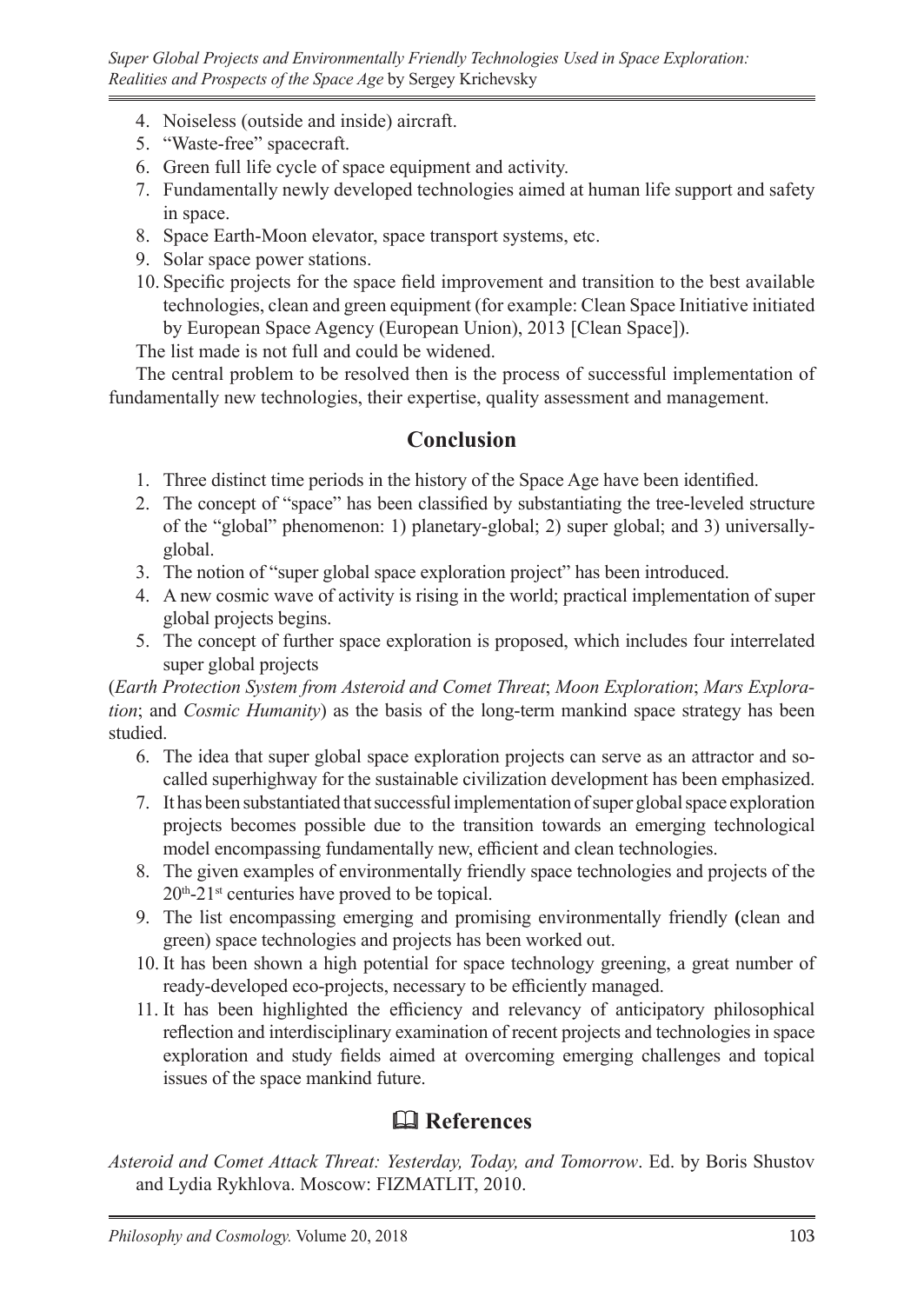Burdakov, Valery. Mono? Nano! *Russian Space*. 10, 2010: 24–27.

- Clean Space / Green technologies // Website of ESA. Available at: http://www.esa.int/Our\_ Activities/Space\_Engineering/Clean\_Space/Green\_technologies
- *Cosmonautics of the 21st century: Attempt of the Forecast of Development till 2101*. Ed. by Boris Chertok. Moscow: RTSоft, 2010.
- Dykov, Mikhail; Kravets, Alla; Korobkin, Dmitry, and others. Automated Decision-Making System while Patent Application Examination. *News of Volgograd State Technical University*. Issue. 20, № 6, 2014: 35–41.
- *Futurology. XXI Century: immortality or a global catastrophe?* Alexey Turchin and Mikhail Batin. Moscow: Binom. Knowledge Laboratory, 2013.
- Galimov, Eric. *Concepts and Failures: Fundamental Space Environment Research in Russia of the Last Twenty Years. Twenty Years of Unsuccessful Efforts*. Moscow: Editorial URSS, 2010.
- Gatland, Kenneth, Mitchell Sharp, David Skinner. *Space Technology: Illustrated Encyclopedia*. Moscow: Mir, 1986.
- *Global Future 2045. Convergent Technologies (NBIСS) and the Evolution of the Transhumanist*. Ed. by Prof. David Dubrovsky. Moscow: Ltd "Publishing House of the IBA", 2013.
- Grishin, Sergey and Leonid Leskov. *Industrialization of Space: Problems and Perspectives*. Moscow: Nauka, 1987.
- Kasavin, Ilya. Megaprojects and Global Projects: Science between Utopia and Technocracy. *Issues of Philosophy*. 2015: 40–56.
- Krichevsky, Sergey. *Aerospace Activities: Interdisciplinary Analysis*. Moscow: LIBROKOM, 2012.
- Krichevsky, Sergey. The Cosmic Future of Man and Mankind: Problems and Prospects. *Russian Journal of Philosophical Sciences*. 9, 2013: 38–43.
- Krichevsky, Sergey. "Green" Astronautics for Future of Mankind. *Earth and the Universe*. 6, 2014: 34–42.
- Krichevsky, Sergey. The Evolution of Technology, "Green" Development and the Foundation of the General Theory of Technology. *Philosophy and Cosmology*. 14, 2015: 120–139.
- Krichevsky, Sergey. "Greening" Outer Space Environment. *Energy, Economy, Technology, Ecology*. 10, 2016: 61–63.
- Krichevsky, Sergey. A Management Concept of the Technosphere's Evolution. *Philosophy and Cosmology*. 18, 2017: 153–164.
- Krichevsky, Sergey. Cosmic Humanity: Utopia, Realities, Prospects. *Future Human Image*. 7, 2017a: 50–70.
- Lem, Stanislav. *The Sum of Technology*. Moscow: Mir, 1968.
- Mikhailov, Vladimir. *Rocket and Space Pollution: History of Origin*. Moscow: Nauka, 1999. Noordung, Herman. The Problem of World Space Travel. Leningrad, 1935.
- Pakhomova, Nadezhda, Richter Knut, and Grigory Malyshkov. Structural Transformations under "Green" Economy Development Conditions: Challenges for the Russian State and Business. *Problems of Modern Economy*. 3, 2012: 7–15.
- Patent 2148536 RF, IPC B64G1/14. Reusable First Stage Launch Vehicle Accelerator / Kiselev A.I., Kuznetsov Yu.L., Medvedev A.A. and others; Applicants and Patent Holders: the State Space, Science and Industry Centre named after M.V. Khrunichev, Scientific and Production Association "Molniya"; initiat. on October 26, 1999; publ. on May 10, 2000. – Bul. № 13. – 17 p.